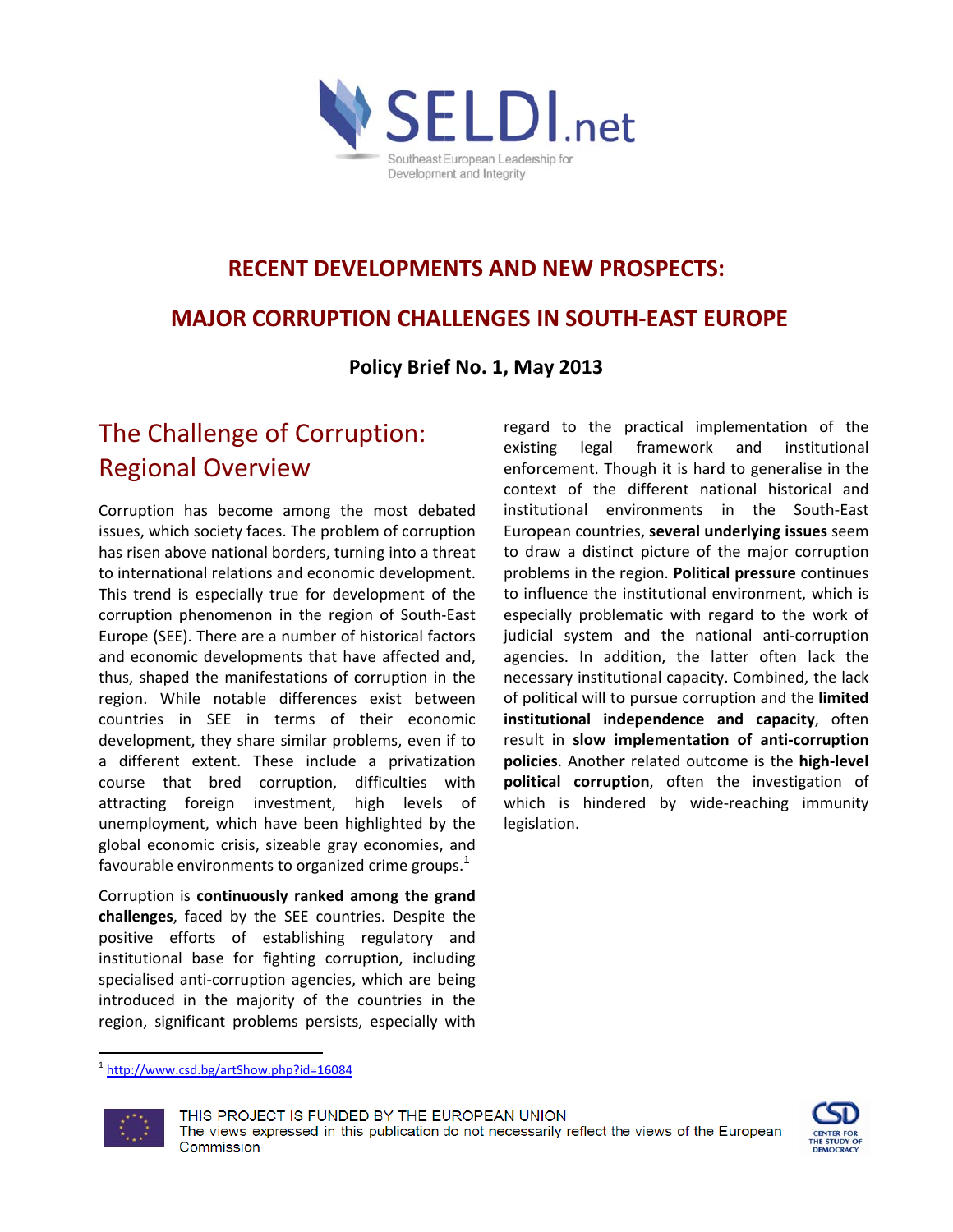

### **Figure 1. Number of SEE Countries, which have Identified the Following Problems as Major Corruption Challenges**

\*In some "major challenge" categories, the number of countries is higher than the total, because of several challenges being combined in a one section.

Source: SELDI, 2013

**Transparency of political party funding** is also a major challenge in many SEE countries, which aids the presence of strong **external economic influence**, where private interests are being allowed to affect the course of governance. **Lack of transparency** in managing and distributing State finances, mainly with regard to public **procurement contracts**, is also a significant argument for corruption allegations. Conflicts of interest (despite the fact that some legislation on the topic is available in most countries, full implementation remains an issue) and integrity concerns give further ground for the overall **lack of public trust.** 

These core issues render the existence of legal and institutional framework against corruption inefficient. The **business environment is also affected**. In fact, according to the Global Competitiveness Report 2012‐ 2013, published by the World Economic Forum, the majority of SEE countries highlight corruption among the most problematic factors for doing business. $<sup>2</sup>$  The</sup> report also indicates low trust in politicians, as well as

general lack of transparency in the judiciary and the policy-making process.<sup>3</sup>

The **prospects for joining the EU** have provided the strongest incentives and opportunities for SEE countries to gain speed in their fight against corruption. The fight against corruption and the establishment of effective judiciary have always been of essential importance towards EU accession. The 2012‐2013 EU Enlargement Strategy however, firmly puts the strengthening the rule of law and democratic governance as central to the enlargement process. $<sup>4</sup>$  Countries that wish to</sup> become Members of the European Union have to start early on reforms of their judicial and public administration systems, ensuring that strong frameworks are in place to prevent corruption. A **new approach** to enlargement negotiations, proposed by the European Commission and endorsed by the Council of the European Union, explicitly positions rule of law issues, including the

<sup>&</sup>lt;sup>2</sup> http://www3.weforum.org/docs/WEF\_GlobalCompetitivenessRe port\_2012‐13.pdf

 $<sup>3</sup>$  Ibid.</sup>

http://ec.europa.eu/enlargement/pdf/key\_documents/2012/p ackage/strategy\_paper\_2012\_en.pdf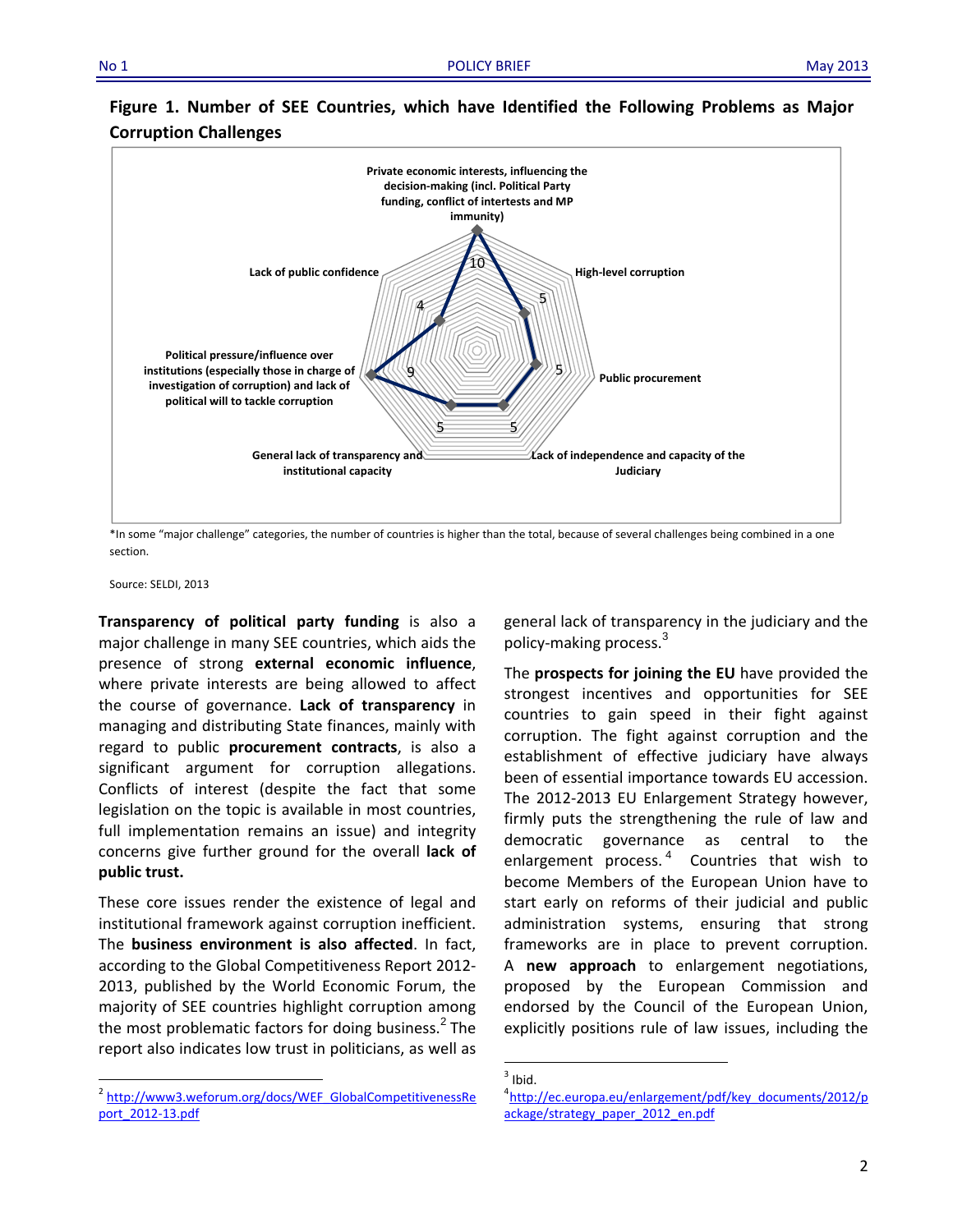fight against organised crime and corruption, as the centerpieces of the EU's enlargement policy. The new approach provides for the judiciary and fundamental rights, and justice, freedom and security (Chapters 23 and 24 of the acquis) to be tackled early in the enlargement process, and reaffirms the need for solid track records of reform implementation to be developed throughout the negotiation process, with the aim of ensuring sustainable and lasting reforms.

Regional cooperation and reconciliation in the Western Balkans is also central to the EU Enlargement strategy. Next to the importance of governmental dialogue and collaboration in the SEE region, CSO cooperation is also essential. Tackling corruption calls for active civil society organisations' involvement, which is the central objective of the South-East Europe Leadership for Development and Integrity (SELDI) network. In light of potential impact, productive CSO cooperation in the region also largely depends on the cooperation between civil society organisations and governmental institutions. The effective dialogue between CSOs and the State however is largely limited in many SEE counties. Significant gaps exist in terms of disregard of CSOs on the part of the government, lack of interest, as well as State capture of civil society organisations.

The described problematic environment of the region is also reflected in various rankings and studies, which position SEE countries at the European bottom, when it comes to issue, such as control of corruption, rule of law or corruption perception. The 2011 Worldwide Governance Indicators of the World Bank largely ranks SEE countries with a negative value<sup>5</sup> in terms of "Rule of Law" and with regard to "Control of Corruption". Turkey, Croatia and Montenegro (only when it comes to the "rule of law" indicator) are the only countries from the region, positively evaluated.

#### **Figure**  $2.$ **SEE Countries:** Worldwide **Governance Indicators 2011**



Source: World Bank Worldwide Governance Indicators 2011 http://info.worldbank.org/governance/wgi/mc\_chart.asp \* Estimate of governance measured on a scale from approximately -2.5 to 2.5. Higher values correspond to better governance

The 2012 Corruption Perception Index <sup>6</sup> ranks Turkey the least corrupt country in the region with regard to the degree of corruption perception of its public sector. However, the country's place in the overall ranking is far from "best" - 54<sup>th</sup> from a total of 176 nations around the world. Albania is perceived as most corrupt, according to the Index, which puts the country at 133rd place.





Source: Transparency International, CORRUPTION PERCEPTIONS INDEX 2012

http://cpi.transparency.org/cpi2012/results/

\*The score indicates the perceived level of public sector corruption on a scale of 0 - 100, where 0 means that a country is perceived as highly corrupt and 100 means it is perceived as very clean. \*\* Out of 176 countries and territories

<sup>&</sup>lt;sup>5</sup> The Estimate of governance is measured on a scale from approximately -2.5 to 2.5. Higher values correspond to better governance

<sup>&</sup>lt;sup>6</sup> http://cpi.transparency.org/cpi2012/results/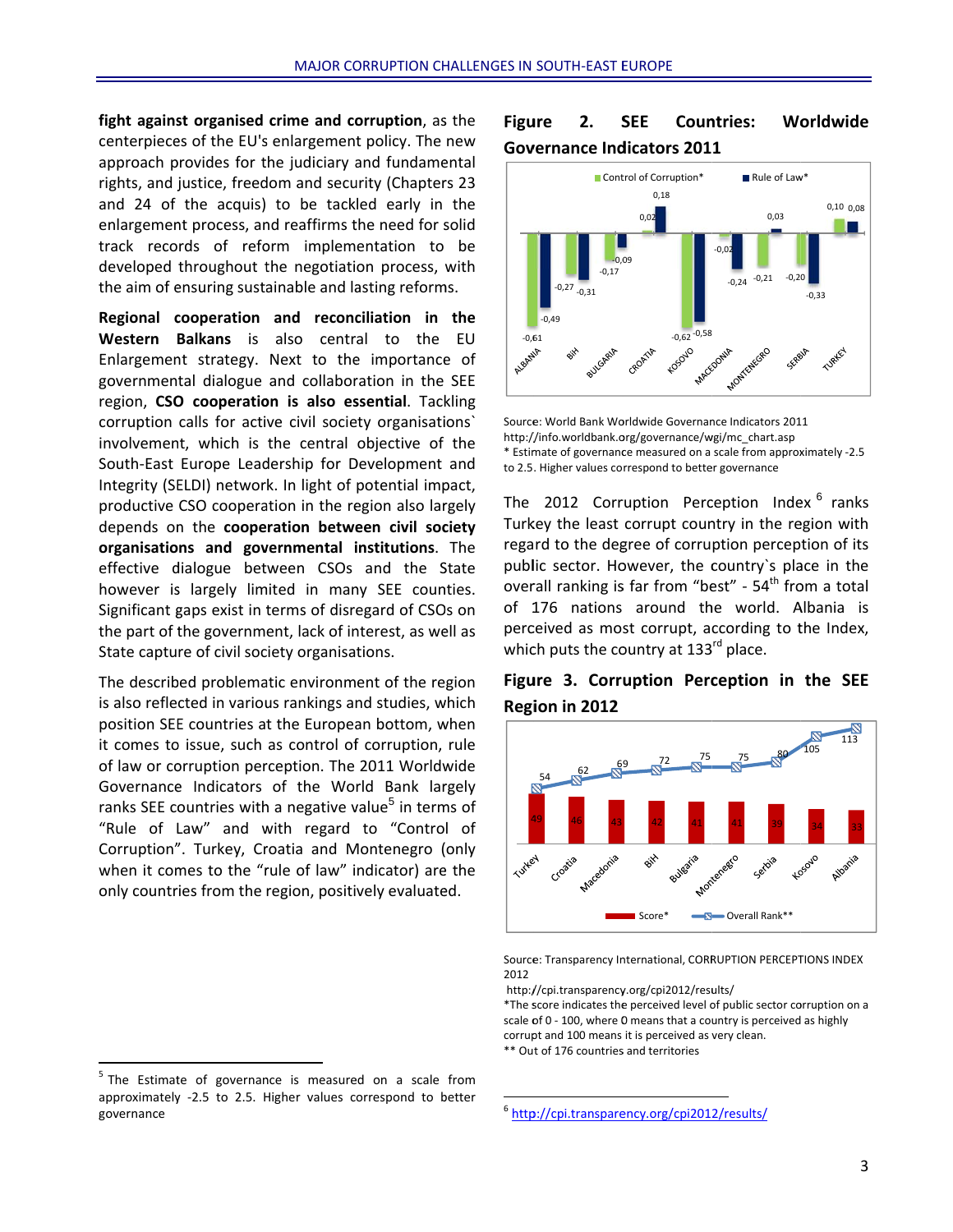## EU Progress Reports: 2008 – 2012 Timeline of Anti‐Corruption Developments in SEE

The EU Progress reports are a very valuable source of information for creating an overall picture of the anti‐ corruption environment in South‐East Europe and more importantly, of its development through time. With the note that such generalisation might prove misleading for in‐depth observations and detailed country‐by‐county analyses, mainly due to the specific national and social characteristics and different pace of legal and institutional development of each SEE State, the Progress Reports can serve as a source for tracing the most relevant anti-corruption developments (both legal and institutional) and their progression through the years. Analysis of the timeline 2008‐2012 timeline set of reports for the countries of the Western Balkans and Turkey could also pinpoint common persisting anti‐corrutpion challenges in SEE.

# Civil Society Organisations as Catalyst for Combating Corruption

Civil society organisations are instrumental in controlling and monitoring corruption. Since, in its core, corruption is a social phenomenon, CSOs capacity for collective action is indispensable asset for both providing the government with recommendations and initiatives, as well for increasing public support and awareness with regard to anti‐corruption policy.



Source: EU Progress Reports 2008‐2012; SELDI, 2013.